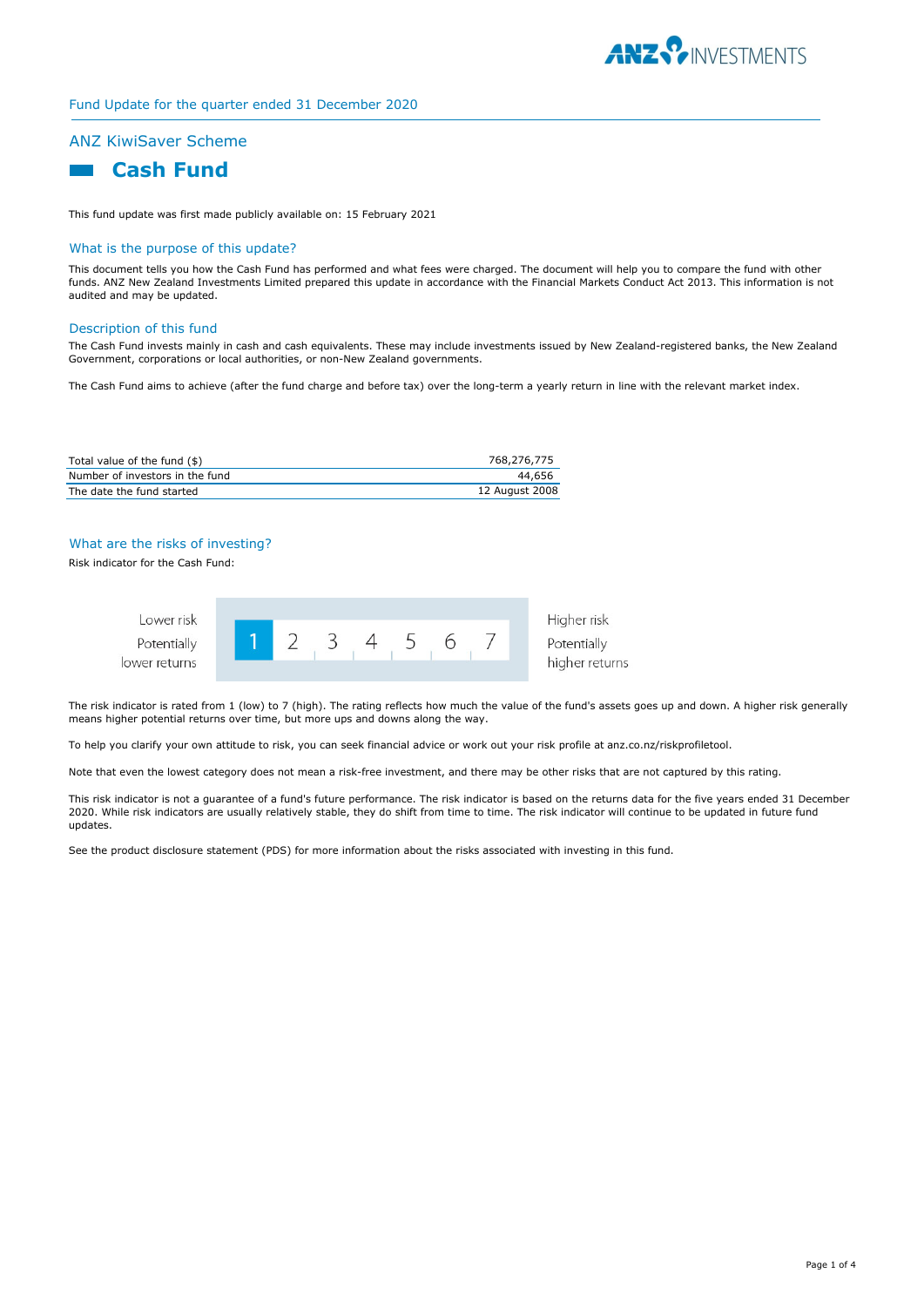# How has the fund performed?

|                                               | Average over past<br>five years | Past year |  |
|-----------------------------------------------|---------------------------------|-----------|--|
| Annual return                                 |                                 |           |  |
| (after deductions for charges and tax)        | 1.45%                           | 0.81%     |  |
| <b>Annual return</b>                          |                                 |           |  |
| (after deductions for charges but before tax) | 2.02%                           | 1.13%     |  |
| Market index annual return                    |                                 |           |  |
| (reflects no deduction for charges and tax)   | 1.76%                           | 0.65%     |  |

The market index annual return shows the return of the S&P/NZX Bank Bills 90 Day Index.

Additional information about the market index is available in the statement of investment policy and objectives on the offer register at www.discloseregister.companiesoffice.govt.nz.



# **Annual return graph**

This shows the return after fund charges and tax for each of the last 10 years ending 31 March. The last bar shows the average annual return for the last 10 years, up to 31 December 2020.

**Important:** This does not tell you how the fund will perform in the future.

Returns in this update are after tax at the highest prescribed investor rate (PIR) of tax for an individual New Zealand resident. Your tax may be lower.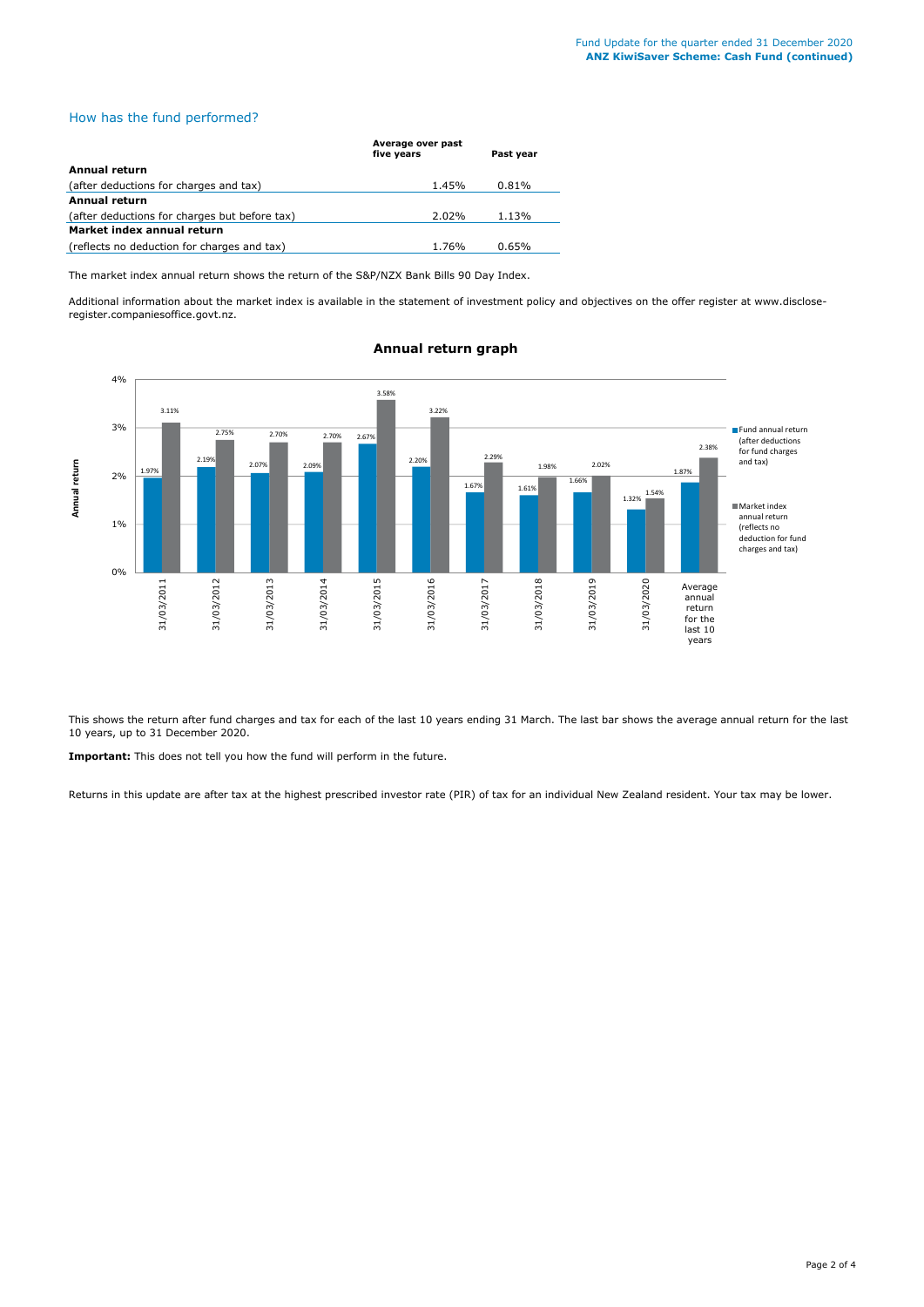#### What fees are investors charged?

Investors in the Cash Fund are charged fund charges. In the year to 31 March 2020 these were:

|                                             | % of net asset value       |
|---------------------------------------------|----------------------------|
| Total fund charges <sup>1*</sup>            | 0.27%                      |
| Which are made up of:                       |                            |
| Total management and administration charges | 0.27%                      |
| Including:                                  |                            |
| Manager's basic fee                         | 0.22%                      |
| Other management and administration charges | 0.05%                      |
| Total performance based fees                | 0.00%                      |
|                                             |                            |
|                                             | Dollar amount per investor |
|                                             |                            |

| <b>Other charges</b>        |  |
|-----------------------------|--|
| Membership fee <sup>2</sup> |  |

\* The manager expects that the fund charges for the next scheme year will be different from the fund charges disclosed in this fund update because the manager's basic fee was reduced on 28 June 2019 from 0.33% to 0.19% per year.

Investors are not currently charged individual action fees for specific actions or decisions (for example, for withdrawing from or switching funds). See the PDS for more information about Scheme fees.

Small differences in fees and charges can have a big impact on your investment over the long term.

# Example of how this applies to an investor

Sarah had \$10,000 in the fund at the start of the year and did not make any further contributions. At the end of the year, Sarah received a return after fund charges were deducted of \$81 (that is 0.81% of her inital \$10,000). Sarah also paid \$18 in other charges. This gives Sarah a total gain after tax of \$63 for the year.

#### What does the fund invest in?

# **Actual investment mix3 Target investment mix3**

This shows the types of assets that the fund invests in. This shows the mix of assets that the fund generally intends to invest in.